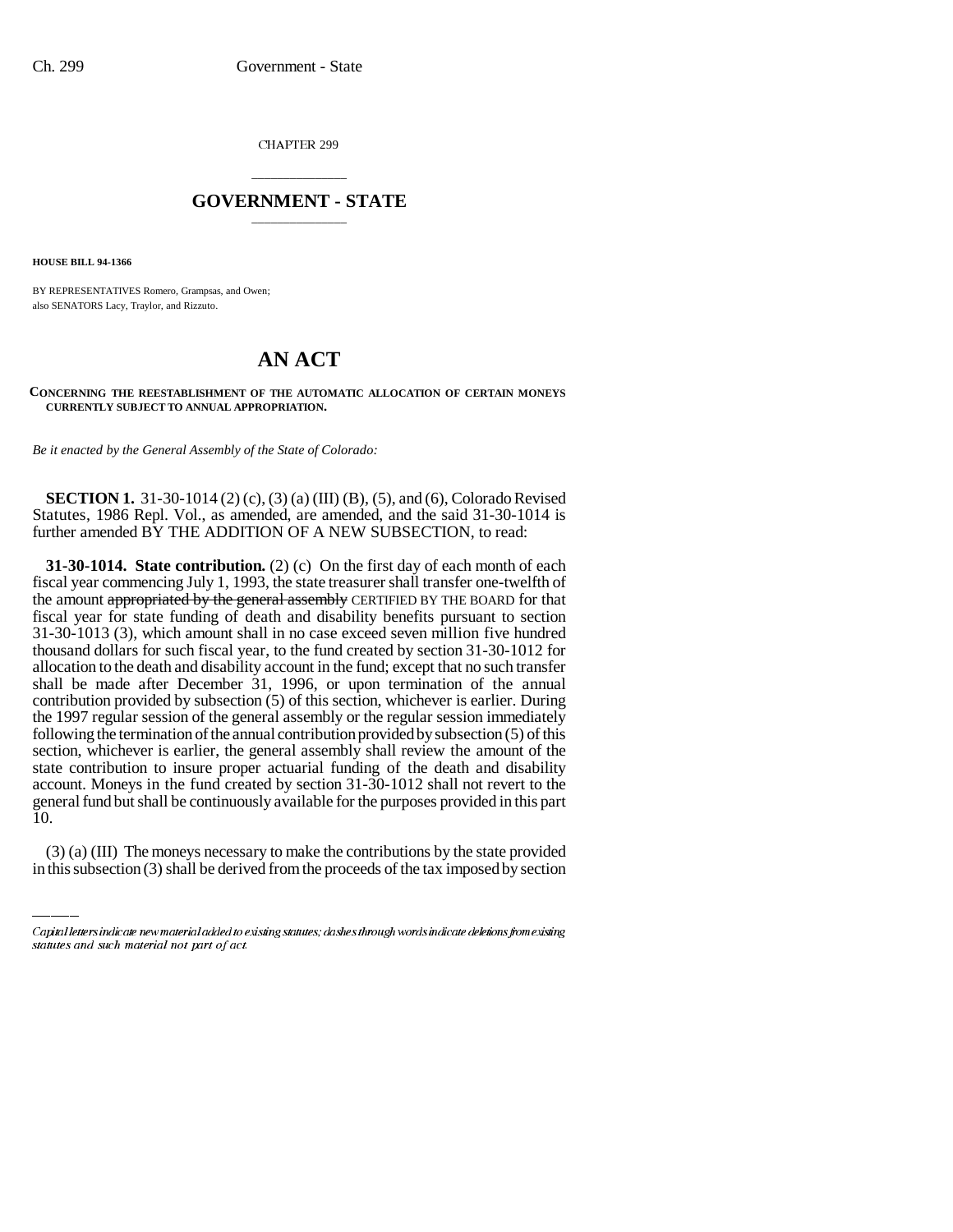10-3-209, C.R.S., as follows:

(B) To the extent that the contributions by the state provided in this section exceed the contributions made by the state during the calendar year 1979, such excess amounts shall be transferred, on September 30 of each year, by the state treasurer, from the proceeds of the tax imposed by section 10-3-209, C.R.S., to the board for disbursement to the local pension funds of each such municipality or fire protection district. subject to annual appropriation by the general assembly. Moneys so transferred shall be separate from and in addition to moneys transferred pursuant to subsection (5) of this section and shall not revert to the general fund but shall be continuously available for the purposes provided in this subsection (3).

(5) On September 30 of each year, the state treasurer shall transfer twenty million dollars from the proceeds of the tax imposed by section 10-3-209, C.R.S., to the fund created by section 31-30-1012. subject to annual appropriation by the general assembly. However, on September 30, 1987, the amount transferred shall be five million five hundred thousand dollars and not twenty million dollars, which shall be used for the purposes set forth in subsections (2) and (3) of this section. Such annual transfer to the fund shall cease when the requirements of paragraph (c) of subsection (4) of this section have been met, and the final annual transfer may be in an amount less than twenty million dollars as determined from the total amount of accrued unfunded liability of employers described in the biennial report prepared pursuant to paragraph (d) of subsection (4) of this section. Moneys in said fund shall not revert to the general fund but shall be continuously available for the purposes provided in this part 10.

(6) In addition to any other transfers required by this section, on September 30 of each year, the state treasurer shall transfer from the proceeds of the tax imposed by section 10-3-209, C.R.S., to the board such moneys as may be necessary to pay for the statewide death and disability insurance policy for volunteer firemen provided in section 31-30-1005 (4). subject to annual appropriation by the general assembly.

(7) MONEYS TRANSFERRED PURSUANT TO THIS SECTION SHALL BE INCLUDED FOR INFORMATIONAL PURPOSES IN THE GENERAL APPROPRIATION BILL OR IN SUPPLEMENTAL APPROPRIATION BILLS FOR THE PURPOSE OF COMPLYING WITH THE LIMITATION ON STATE FISCAL YEAR SPENDING IMPOSED BY SECTION 20 OF ARTICLE X OF THE STATE CONSTITUTION AND SECTION 24-77-103, C.R.S.

**SECTION 2.** 39-22-623 (1) (a) (II), Colorado Revised Statutes, 1982 Repl. Vol., as amended, is amended to read:

**39-22-623. Disposition of collections.** (1) The proceeds of all moneys collected under this article, less the reserve retained for refunds, shall be credited as follows:

(a)  $(II)$  (A) Effective July 1, 1987, an amount equal to twenty-seven percent of the gross state cigarette tax shall be apportioned to incorporated cities and incorporated towns which levy taxes and adopt formal budgets and to counties. **subject to annual** appropriation by the general assembly. For the purposes of this section, a city and county shall be considered as a city. The city or town share shall be apportioned according to the percentage of state sales tax revenues collected by the department of revenue in an incorporated city or town as compared to the total state sales tax